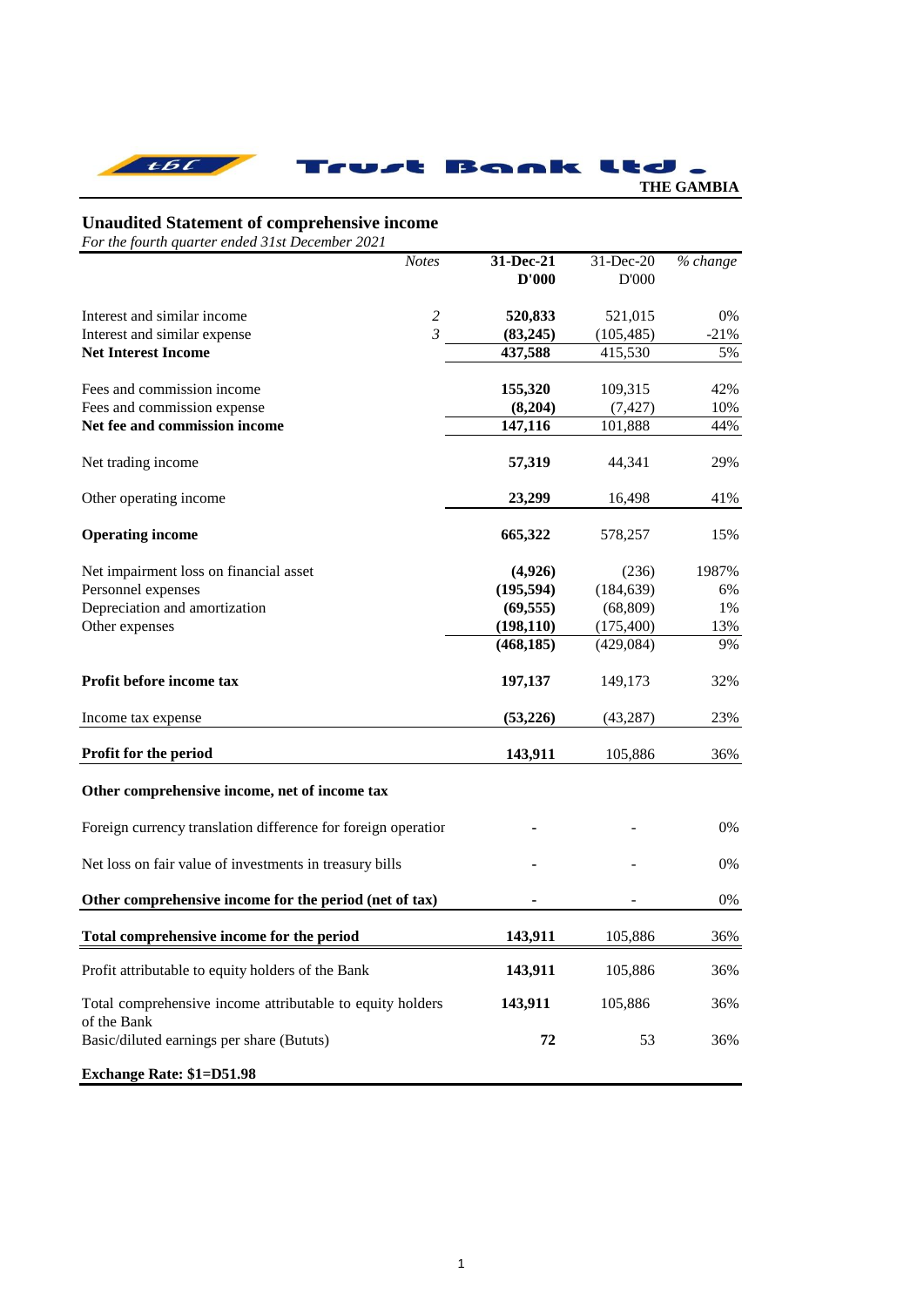| t 6 L                                                   |              | Bank             | <b>Contract</b> | <b>THE GAMBIA</b> |
|---------------------------------------------------------|--------------|------------------|-----------------|-------------------|
| <b>Unaudited Statement of financial position</b>        |              |                  |                 |                   |
| As at 31st December 2021                                |              |                  |                 |                   |
|                                                         | <b>Notes</b> | <b>31-Dec-21</b> | 31-Dec-20       |                   |
|                                                         |              | D'000            | D'000           | % change          |
| <b>ASSETS</b>                                           |              |                  |                 |                   |
| Cash and cash equivalents                               | 5            | 3,514,205        | 2,913,241       | 21%               |
| Trading assets                                          | 6            | 3,027,244        | 3,067,974       | $-1\%$            |
| Loans and advances to customers                         | 7            | 2,269,645        | 1,685,247       | 35%               |
| Investment in other equity securities                   | 6            | 132,919          | 132,918         | $0\%$             |
| Deferred tax asset                                      |              | 3,235            | 3,235           | $0\%$             |
| Right-of-Use Assets                                     |              | 6,591            | 6,591           | $0\%$             |
| Property, plant and equipment                           |              | 786,309          | 604,997         | 30%               |
| Intangible assets                                       |              | 57,600           | 58,221          | $-1\%$            |
| Other assets                                            |              | 230,362          | 289,992         | $-21%$            |
| <b>TOTAL ASSETS</b>                                     |              | 10,028,110       | 8,762,416       | 14%               |
|                                                         |              |                  |                 |                   |
| <b>LIABILITIES</b>                                      |              |                  |                 |                   |
| Deposits from Customers                                 | 8            | 8,834,218        | 7,756,072       | 14%               |
| Current tax liabilities                                 |              | 10,639           | 9,891           | 8%                |
| Employee benefit obligations                            |              | 1,392            | 1,392           | $0\%$             |
| <b>Finance Lease Liabiliies</b>                         |              | 2,791            | 2,791           | $0\%$             |
| Other liabilities                                       |              | 144,208          | 203,911         | $-29%$            |
| <b>TOTAL LIABILITIES</b>                                |              | 8,993,248        | 7,974,057       | 13%               |
| <b>EQUITY</b>                                           |              |                  |                 |                   |
| Stated capital                                          |              | 200,000          | 200,000         | 0%                |
| Income surplus                                          |              | 139,412          | 95,501          | 46%               |
| <b>Statutory reserves</b>                               |              | 273,408          | 273,409         | $0\%$             |
| Revaluation reserve                                     |              | 385,401          | 182,809         | 111%              |
| Credit Risk reserve                                     |              | 8,496            | 8,496           |                   |
| Fair Value Reserve                                      |              | 28,145           | 28,144          | $0\%$             |
| Total equity attributable to equity holders of the Bank |              | 1,034,862        | 788,359         | 31%               |
| <b>TOTAL LIABILITIES AND EQUITY</b>                     |              | 10,028,110       | 8,762,416       | 14%               |
|                                                         |              | $\boldsymbol{0}$ | (0)             |                   |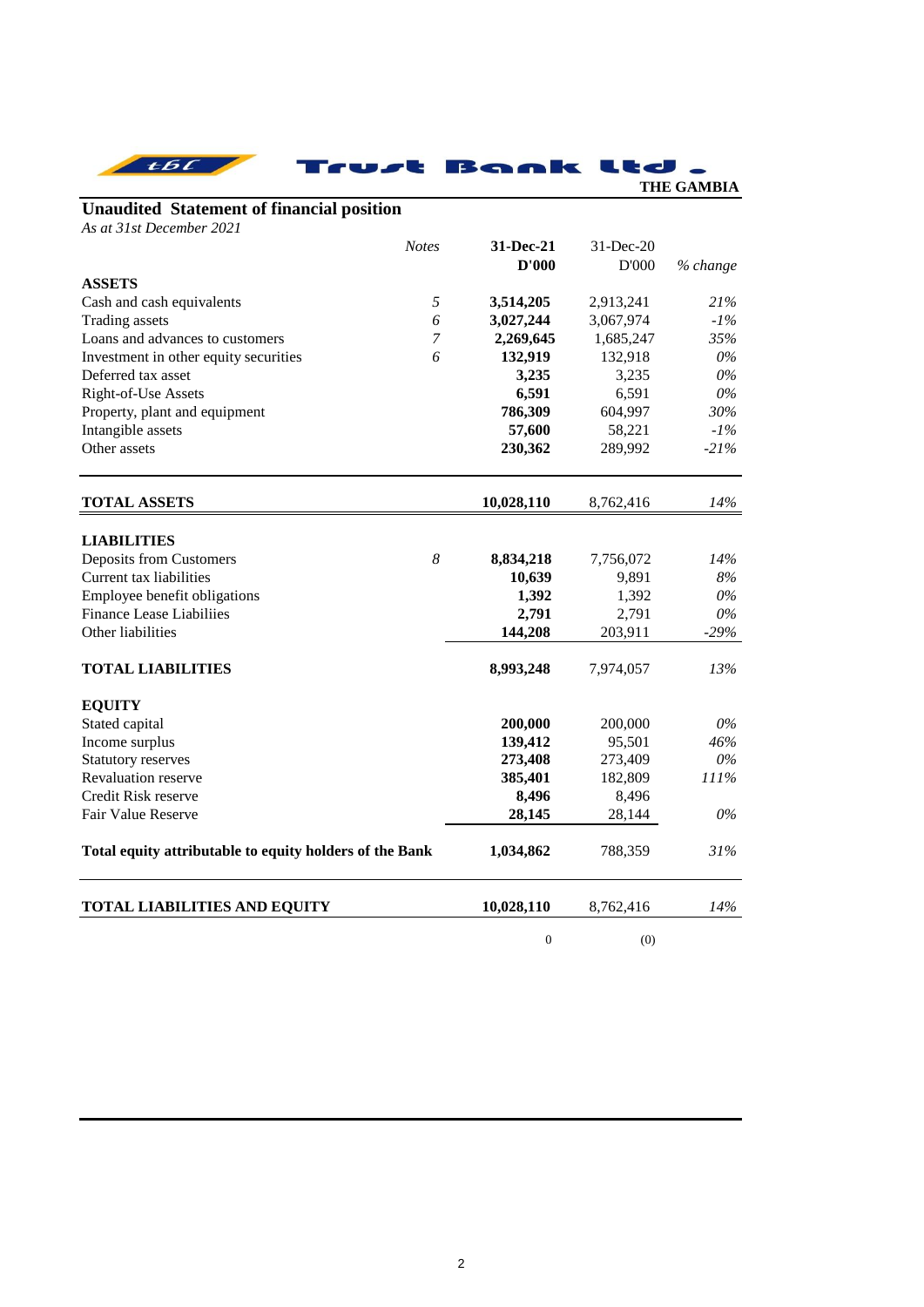| tbc                                             | Trust Bank Ltd . | <b>THE GAMBIA</b>           |
|-------------------------------------------------|------------------|-----------------------------|
| <b>Unaudited Statement of cashflows</b>         |                  |                             |
| For the fourth quarter ended 31st December 2021 |                  |                             |
|                                                 |                  | $31 - Dec-21$ $31 - Dec-20$ |

|                                                                              | <b>Notes</b> | D'000            | D'000      |
|------------------------------------------------------------------------------|--------------|------------------|------------|
| <b>CASHFLOWS FROM OPERATING ACTIVITIES</b>                                   |              |                  |            |
| Profit for the year before taxes                                             |              | 176,101          | 139,298    |
| Adj. to PBT to net cash provided by operating activities:                    |              |                  |            |
| Depreciation and amortization                                                |              | 69,555           | 68,809     |
| Net impairment gain on financial assets                                      |              | 4,926            | 236        |
| Net interest income                                                          |              | (437,588)        | (415, 530) |
| Profit on sale of asset                                                      |              | (3,364)          | (116)      |
|                                                                              |              | (190,370)        | (207, 303) |
|                                                                              |              |                  |            |
| Changes in trading assets                                                    |              | 40,730           | (342, 937) |
| Changes in loans and advances to customers                                   |              | (589, 324)       | 22,231     |
| Changes in other assets                                                      |              | 59,630           | (148, 433) |
| Changes in deposits from customers                                           |              | 1,078,146        | 1,190,215  |
| Changes in other liabilities and provisions                                  |              | (57, 040)        | 148,983    |
|                                                                              |              | 341,772          | 662,756    |
|                                                                              |              |                  |            |
| Interest and dividends received                                              |              | 520,833          | 521,015    |
| Interest paid                                                                |              | (83,245)         | (105, 485) |
| Income tax paid                                                              |              | (55, 142)        | (35,000)   |
| Net cash used in operating activities                                        |              | 724,218          | 1,043,286  |
|                                                                              |              |                  |            |
| <b>CASHFLOWS FROM INVESTING ACTIVITIES</b>                                   |              |                  |            |
| Purchase of property and equipment                                           |              | (47, 654)        | (88,026)   |
| Proceeds from sale of property and equipment                                 |              | 3,364            | 573        |
|                                                                              |              |                  |            |
| Purchase of investment securities                                            |              |                  |            |
| Net cash used in investing activities                                        |              | (44,290)         | (87, 453)  |
|                                                                              |              |                  |            |
| <b>CASHFLOWS FROM FINANCING ACTIVITIES</b>                                   |              |                  |            |
| Dividends paid                                                               |              | (100,000)        | (60,000)   |
| Net cash used in investing activities                                        |              | (100,000)        | (60,000)   |
|                                                                              |              |                  |            |
|                                                                              |              |                  |            |
|                                                                              |              |                  |            |
| NET INCREASE IN CASH AND CASH EQUIVALENTS                                    |              | 579,928          | 895,833    |
|                                                                              |              |                  |            |
| Cash and cash equivalents at beginning of the period                         |              | 2,913,241        | 2,007,533  |
| Effects of exchange rate fluctuations on cash held                           |              | 21,036           | 9,875      |
|                                                                              |              |                  |            |
| <b>CASH</b><br><b>AND</b><br><b>CASH</b><br><b>EQUIVALENTS</b><br>31ST<br>AT |              |                  |            |
| <b>DECEMBER 2021</b>                                                         | 5            | 3,514,205        | 2,913,241  |
|                                                                              |              |                  |            |
|                                                                              |              | $\boldsymbol{0}$ |            |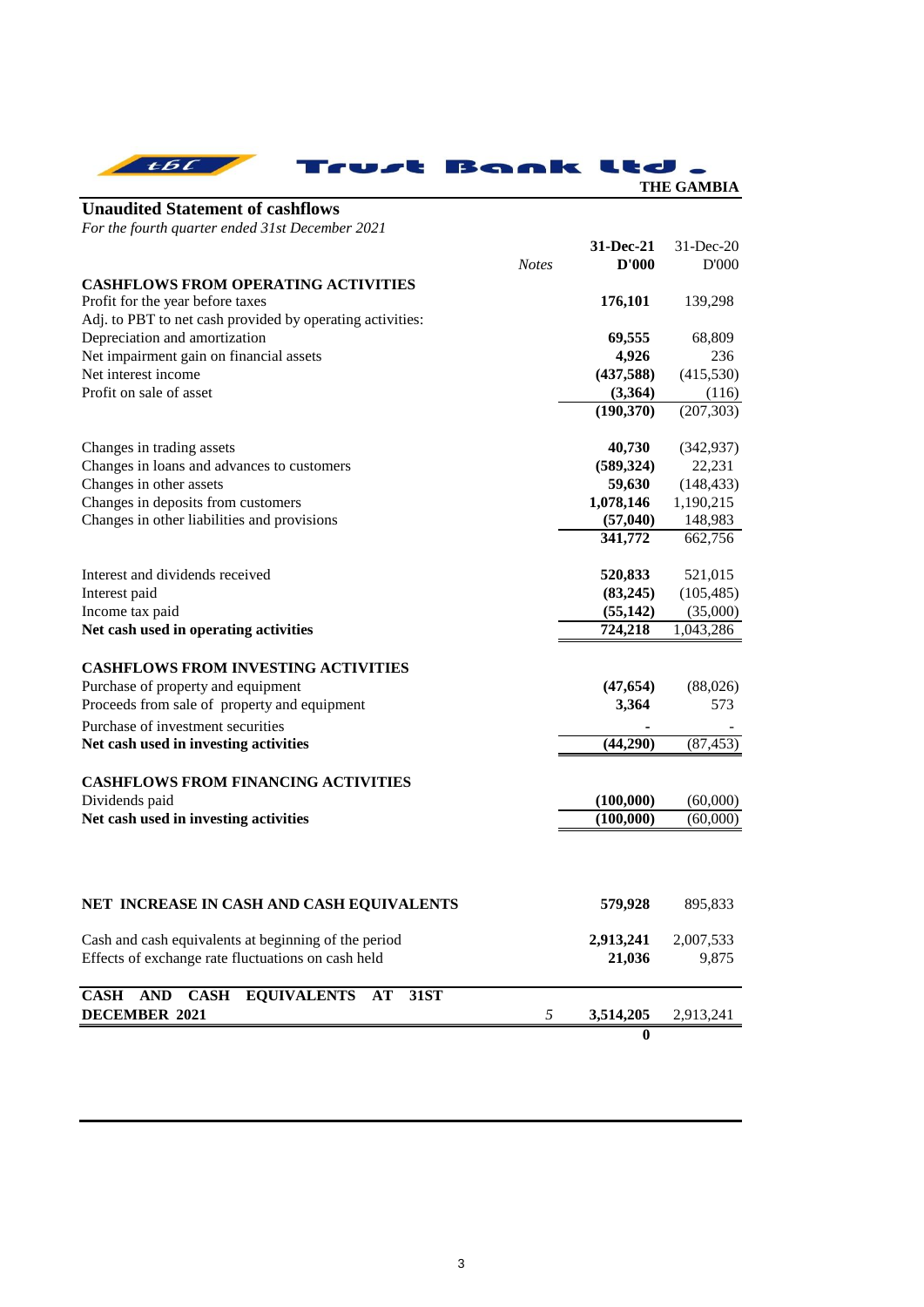

## **1. ACCOUNTING POLICIES**

There were no changes in accounting policy

# **2. INTEREST INCOME**

|                                                              | 31-Dec-21<br>D'000 | $31$ -Dec-20<br>D'000 |
|--------------------------------------------------------------|--------------------|-----------------------|
| Interest on commercial advances                              | 267,621            | 247,312               |
| Interest on treasury bills and bonds                         | 248,943            | 269,737               |
| Interest from Nostros and Interbank                          | 4,269              | 3,966                 |
|                                                              | 520,833            | 521,015               |
| 3.                                                           |                    |                       |
| <b>INTEREST EXPENSE</b>                                      |                    |                       |
|                                                              | 31-Dec-21          | 31-Dec-20             |
|                                                              | D'000              | D'000                 |
| Interest on savings accounts                                 | 75,341             | 88,186                |
| Interest on time deposits                                    | 7,904              | 17,299                |
|                                                              | 83,245             | 105,485               |
| 4.                                                           |                    |                       |
| <b>PROFIT BEFORE TAXATION</b>                                | 31-Dec-21          | $31$ -Dec-20          |
|                                                              | D'000              | D'000                 |
| Profit before taxation is stated after charging/(crediting): |                    |                       |
| Auditor's remuneration                                       | 1,550              | 1,438                 |
| Directors fees and sitting allowances                        | 4,760              | 3,981                 |
| Gain on disposal of fixed assets                             | $-3,364$           | $-547$                |
| Net impairment loss on financial assets                      | 4,926              | 236                   |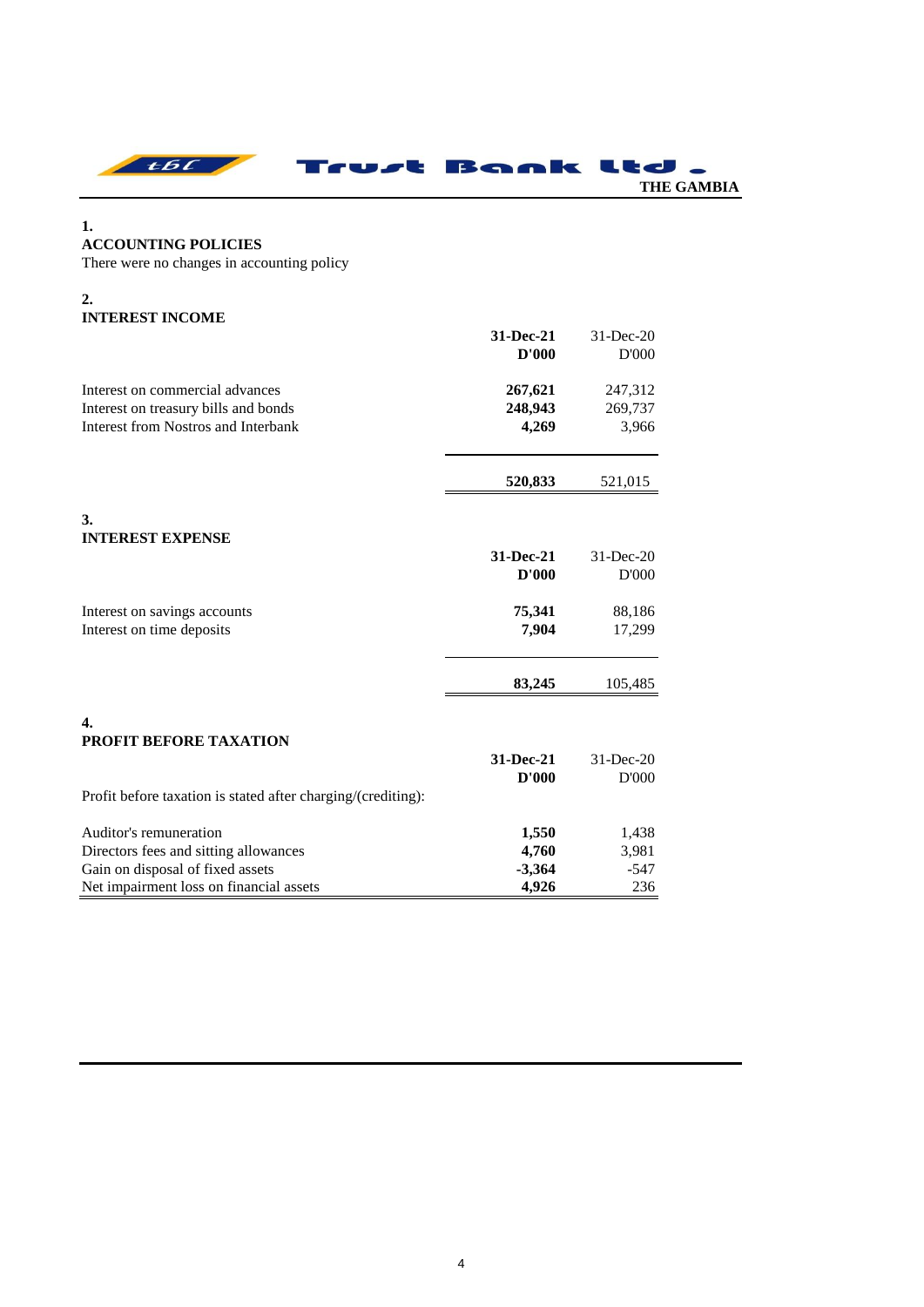|  | Trust Bank Ltd . |            |  |
|--|------------------|------------|--|
|  |                  | THE GAMBIA |  |

# **5. CASH AND CASH EQUIVALENTS 31-Dec-21** 31-Dec-20 **D'000** D'000 Balances with Central Bank of The Gambia **1,254,336** 1,696,381 Balances with local banks **1,100,000** -Balances with foreign banks **594,642** 539,787 Cash in hand - local **180,436** 184,641 Cash in hand - foreign **384,791** 428,437 Treasury Bills with maturity periods of less than 3 months **0** 63,995 **3,514,205** 2,913,241 **6. INVESTMENTS 31-Dec-21** 31-Dec-20 **D'000** D'000 **Trading assets Treasury Bills 2,103,859** 2,051,739 Gambia Government bonds **923,385** 1,016,235 **3,027,244** 3,067,974 Equity Investments **132,919** 132,918 **3,160,163** 3,200,892 **7. LOANS AND ADVANCES 31-Dec-21** 31-Dec-20 **D'000** D'000 Loans and Advances **911,787** 634,182 Overdrafts **1,301,938** 947,263 NAWEC bond **89,344** 125,081 **2,303,069** 1,706,526 *Less:* Allowance for impairment **(33,424)** (21,279) **2,269,645** 1,685,247